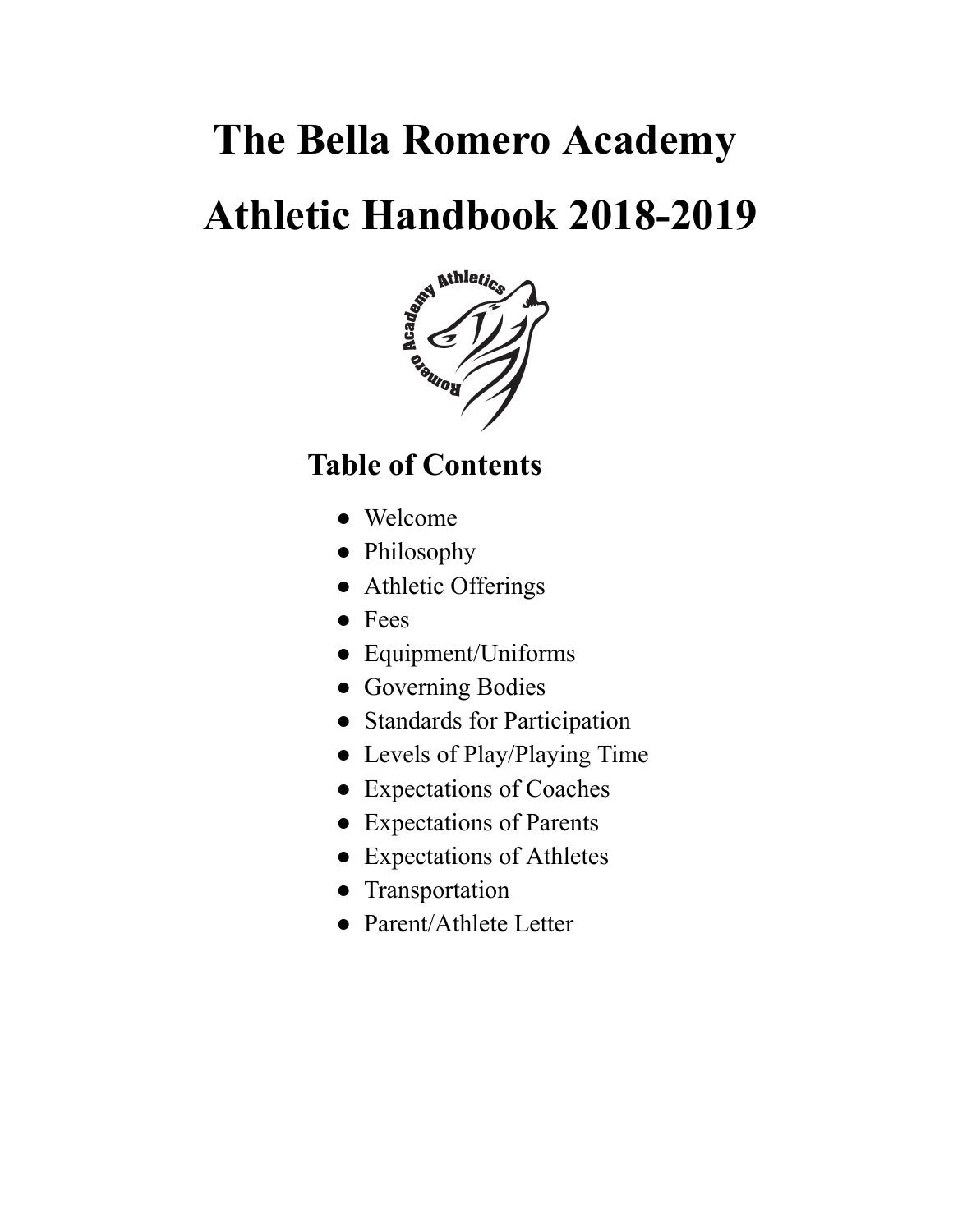#### **Welcome**

Thank you for your involvement in athletic programs at Bella Romero Academy. Our vision is that all students will graduate high school and fulfill their dreams. Athletic participation provides students with unique opportunities and experiences that will directly support this vision. This handbook is intended to clarify how Bella's Family Values can be reinforced in the area of athletics. Your involvement makes Bella's family stronger and I sincerely appreciate your commitment.

Sincerely,

Jon Cooney Principal, Bella Romero Academy K-8 **Lindsay Gentle** Assistant Principal, Bella Romero K-8 **Jenny Henriksen** Dean of Culture, Bella Romero Academy K-8

# **Philosophy**

We believe student involvement in athletics and activities will increase achievement in academics and enhance development of non-cognitive skills (e.g. persistence, responsibility, social awareness, self-control), thereby further solidifying each student athlete's path toward high school graduation. Successful participation in athletics and activities demands that students adhere to Bella's Family Values of Consistent Attendance, Positive Behavior, and Excellent Achievement. The demanding and feedback-rich nature of athletics provides students with valuable experiences and opportunities for learning and growth.

Our philosophy is not that we are preparing students for success in high school athletics, but rather that we are preparing them to be successful in pursuing whatever dreams they may have, within athletics or in other areas.

# **Athletic Offerings**

Fall Sports:

- $\bullet$  6<sup>th</sup>/7<sup>th</sup>/8<sup>th</sup> Grade Tackle Football
- $\bullet$  6<sup>th</sup>/7<sup>th</sup>/8<sup>th</sup> Grade Volleyball
- $\bullet$  6<sup>th</sup>/7<sup>th</sup>/8<sup>th</sup> Grade Cross Country

# Winter Sports

- $\bullet$  6<sup>th</sup>/7<sup>th</sup>/8<sup>th</sup> Grade Boys Basketball
- $\bullet$  6<sup>th</sup>/7<sup>th</sup>/8<sup>th</sup> Grade Wrestling
- $\bullet$  6<sup>th</sup>/7<sup>th</sup>/8th Grade Girls Basketball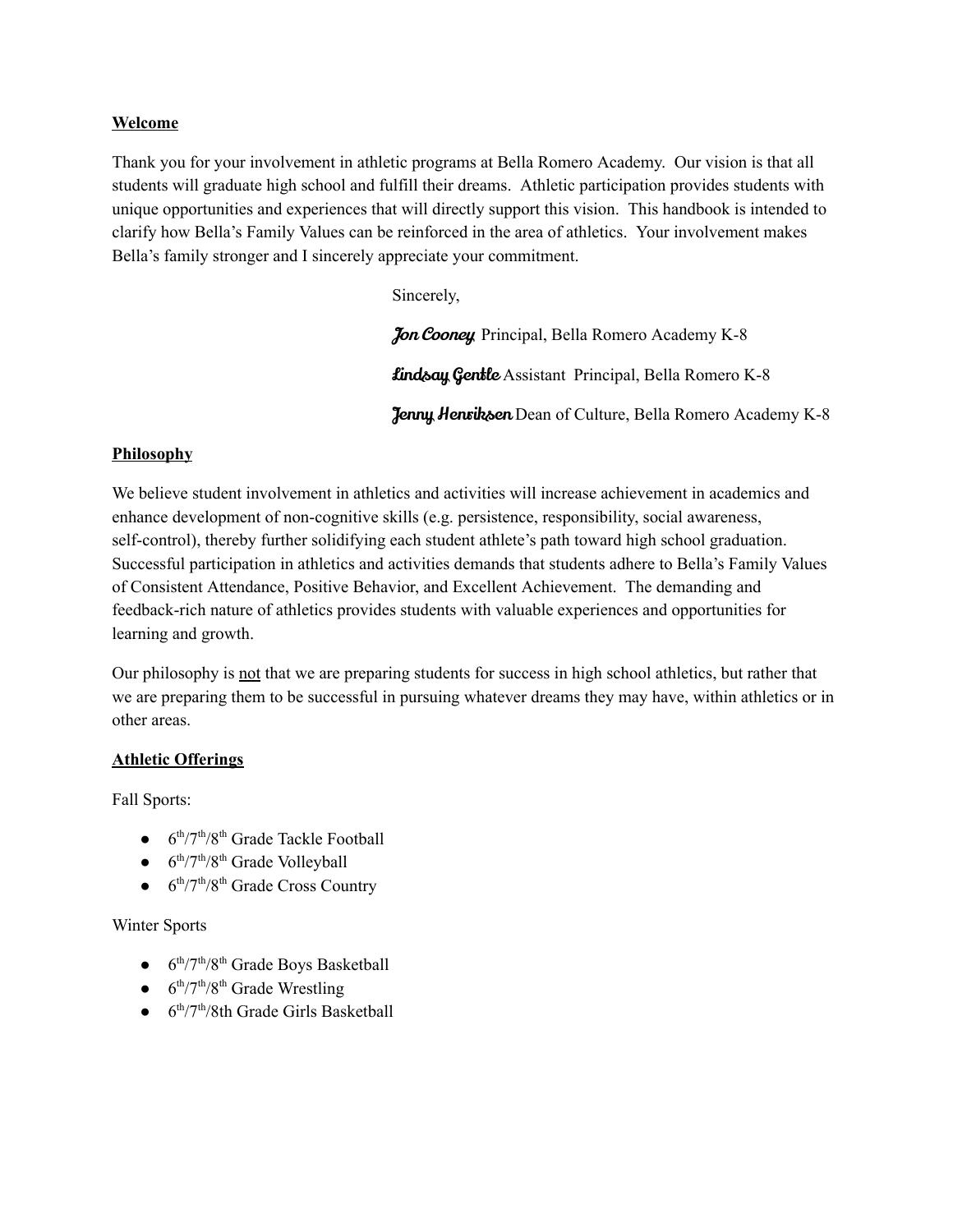# Spring Sports

- $\bullet$  6<sup>th</sup>/7<sup>th</sup>/8<sup>th</sup> Grade Track
- $\bullet$  6<sup>th</sup>/7<sup>th</sup>/8<sup>th</sup> Grade Girls Soccer
- $\bullet$  6<sup>th</sup>/7<sup>th</sup>/8<sup>th</sup> Grade Boys Soccer

# **Fees**

• All other sports: \$35 registration fee (Fee waived for students receiving free/reduced lunch.)

# **Equipment/Uniforms**

● Uniforms and equipment are provided by the school/district/city as part of the registration agreement with some exceptions. The following outlines what is school provided.

| <b>Sport</b>         | What is school provided?                                                      | What do I need?                                        |
|----------------------|-------------------------------------------------------------------------------|--------------------------------------------------------|
| Football             | Jersey $(\$25)$ , pants $(\$35)$ , pads<br>(\$90), helmet (\$120), bag (\$30) | Mouthpiece, cleats, water bottle,<br>gloves (optional) |
|                      |                                                                               |                                                        |
| <b>Cross Country</b> | Jersey $(\$25)$ , shorts $(\$20)$                                             | Shoes, water bottle                                    |
| Volleyball           | Jersey (\$25), bag (\$30)                                                     | Kneepads, volleyball shorts, water                     |
|                      |                                                                               | bottle, shoes                                          |
| Basketball           | Jersey $(\$25)$ , shorts $(\$20)$ ,                                           | Black shorts, water bottle, shoes                      |
|                      | bag (\$30)                                                                    |                                                        |
| Wrestling            | Singlet (\$25), bag (\$30)                                                    | Head gear, wrestling shoes, water                      |
|                      |                                                                               | bottle                                                 |
| Soccer               | Jersey $(\$25)$                                                               | Black shorts, shin guards, water bottle,               |
|                      |                                                                               | cleats                                                 |
| Track                | Jersey $(\$25)$ , bag $(\$30)$                                                | Black shorts, water bottle, shoes                      |

- Uniforms/Equipment not returned at the end of the year will be charged fee in parenthesis above.
- Student-athletes must use the provided uniforms/equipment unless an exception is approved by school administration.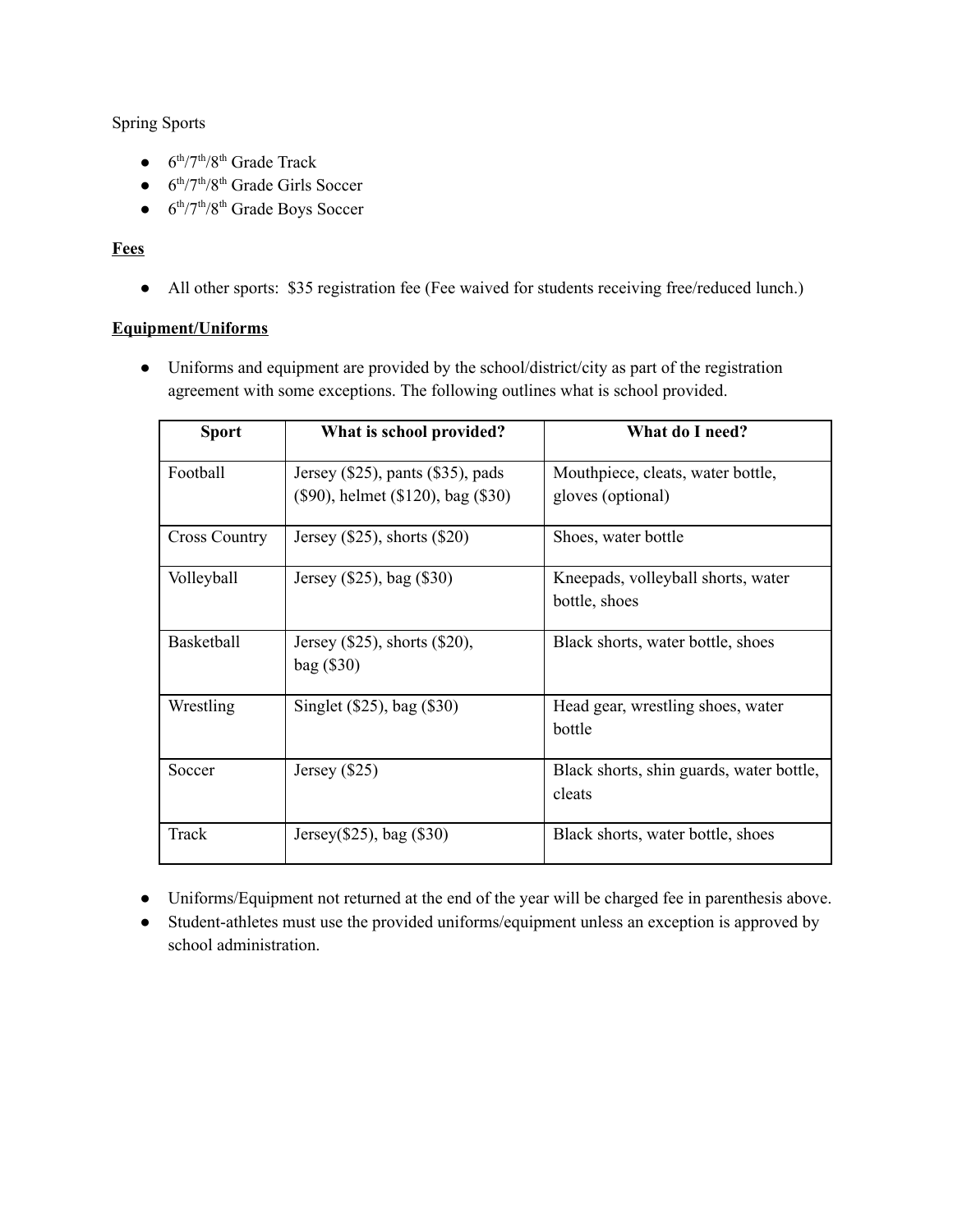#### **Governing Bodies**

Bella Romero Academy is a member of Weld County School District 6. Participants in athletics are held accountable to the policies and guidelines set forth by the school district and the Board of Education bylaws. Selected sports are co-sponsored by the City of Greeley Recreation Department. In those situations, the policies and guidelines of that department are also applicable to all participants.

### *Ejections*

If a student is ejected from a contest for unsportsmanlike conduct, he/she will be ineligible for the next scheduled match (or 2) or contest played at that level including qualifying and state contests. The student may not participate in any contests at any other level during this period. For the season, the student will be permitted to compete in one (or two) fewer contest than the maximum allowed each participant in the sport. A second ejection during the season shall result in a 2 (or three) contest.

#### **Expectations of Coaches**

Coaches are expected to embody the "Academy Way" throughout the season.

- We care about one another as individuals (value the person over the work).
	- o Coaches don't attach an athlete's talent or competence to the degree of attention they receive from the coach. All athletes feel valued and respected.
- We have an attitude of relentless positivity.
	- o Coaches NEVER use profanity in the presence of student-athletes or parents.
	- o Coaches focus on praising athletes' effort and development during practices and games, regardless of outcomes/scores/wins/losses.
	- o Coaches find celebrations within each practice/game and highlight those.
	- o Coaches frame negatives as temporary, constantly expressing that we believe in the athletes and that things will get better because of the work that will be done.
	- o Coaches avoid blaming or chastising officials.
- We set and work toward unrealistic expectations.
	- o Coaches set and work towards lofty goals that relate to the journey, not the outcome (i.e. not to go undefeated, not to "win this game").
- We give exceptional effort and consistently do more than is expected.
	- o Coaches are on time/early to practices and games. Coaches are prepared for each session and are actively giving feedback to athletes throughout each session.
- We believe in collaboration (with coaches, parents, athletes) and we work together to increase our collective knowledge and continue to grow in our abilities.
	- o Coaches are learners in relation to the sport being coached. They attend clinics, talk to coaching colleagues, and continually look to improve in their approach.
	- o Coaches collaborate with parents, athletes, and teachers to provide to most support for the athletes.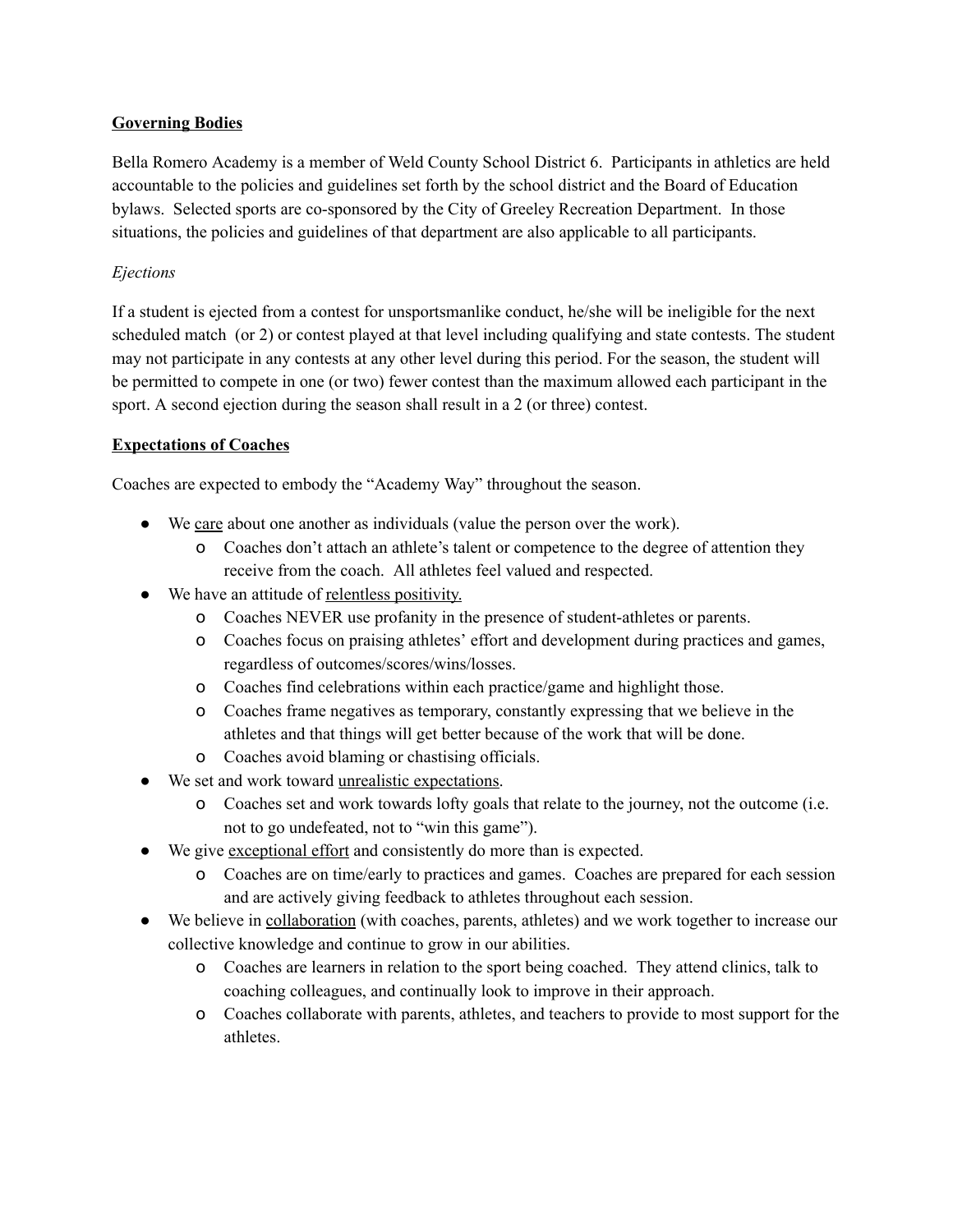Detailed expectations are listed below:

- Complete all the necessary paperwork with Jenny to be cleared for coaching.
- Complete the online concussion training course prior to the first practice of the season (we care about the athletes' health).
- Determine (and communicate) practice days/times prior to the conclusion of the registration process. Provide a draft schedule to students during registration.
- Ensure that any additional assistant coaches or volunteers have read the entire athletic handbook and understand the contents.
- Participate in a pre-season meeting between the coach and the athletic director and then a meeting will be held between the head coach and all other coaches.
- At the conclusion of each season, the athletic director and head coach will have a post season meeting.
- Allow only student-athletes that have successfully completed registration processes to practice/compete.
- Hold a parent meeting that takes place no later than the end of the first 2 weeks of practices. Plan for interpreters for all native languages represented on the team. Hand out a game/competition schedule at this meeting (send home for those without a parent in attendance).
- Collect signed parent letters for all athletes prior to the first game/competition.
- Plan practices that maximize continuous engagement of every athlete and minimize time spent waiting in lines or waiting for a turn.
- Ensure that all eligible student-athletes receive a reasonable portion of playing time in games/competitions.
- Honor student-athlete eligibility guidelines and communicate any ineligibility situations by the end of the day prior to the related game/competition.
- Supervise students after practices/games until a parent/guardian arrives to transport the student (i.e. unless another school employee takes on the supervision).

# **Transportation**

- Coaches will communicate with parents regarding transportation plans specific to each sport.
- $\bullet$  7<sup>th</sup>/8<sup>th</sup> grade Varsity/Jr Varsity have transportation to the event, but must be picked up from the competition. Parents provide all transportation for all other sports. Coaches should not provide rides to student-athletes.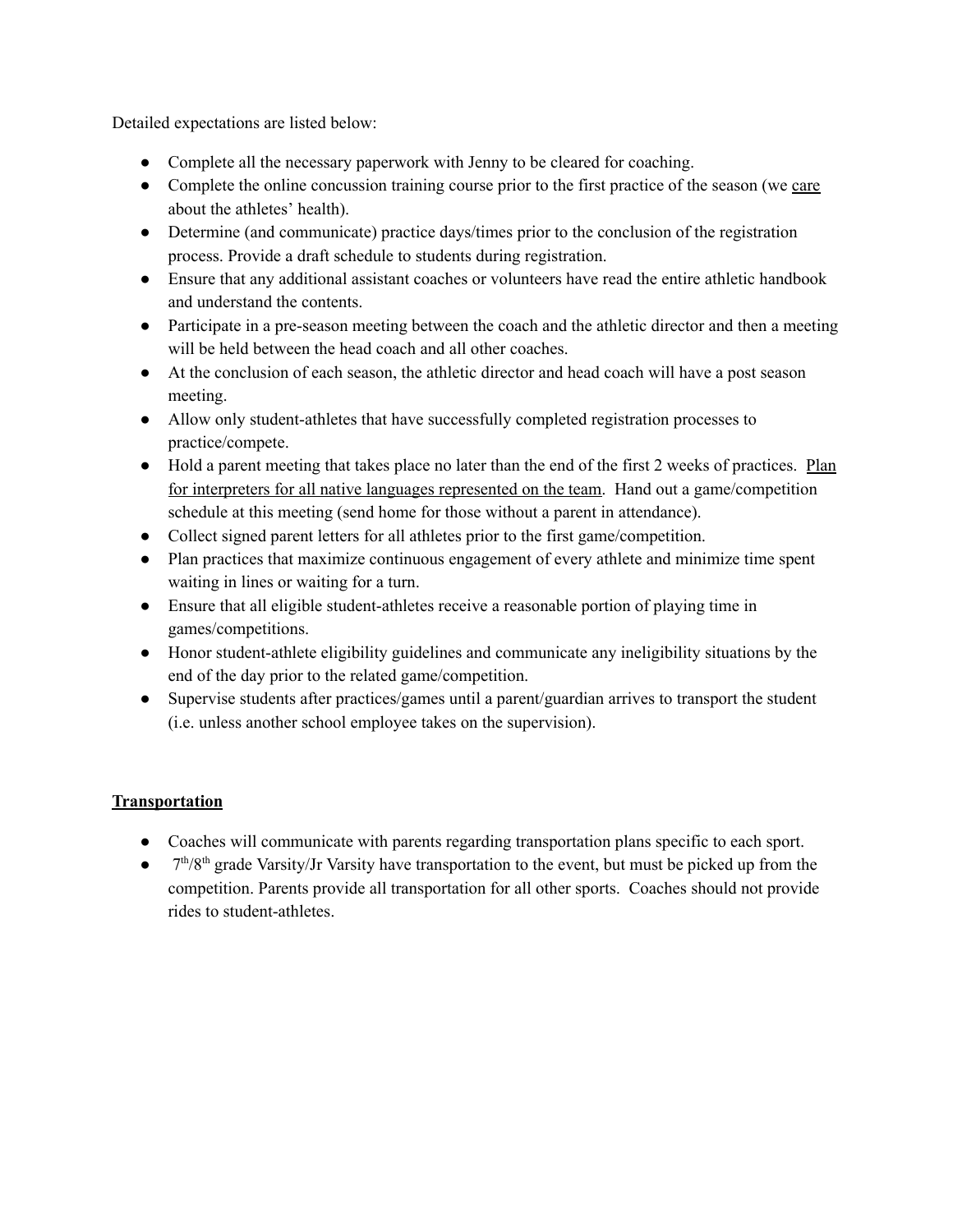#### **Practice & Game Pick-up**

Students need to be picked up no later than 15 minutes after the practice and/or game has concluded. The following procedures will be put into place if a student is here after 15 minutes.

- 1st Offence: Warning from the coach to the athlete and a reminder slip.
- 2nd Offence: Coach talks to the parent to about pick-up procedures.
- 3rd Offence: Dean of Culture will contact parent and will partner to create a pick-up plan.

Parent/Athlete Letter

August 26th, 2017

Dear Parent/Guardian:

Thank you for your involvement in athletic programs at Bella Romero Academy. Our vision is that all students will graduate high school and fulfill their dreams. Athletic participation provides students with unique opportunities and experiences that will directly support this vision. This handbook is intended to clarify how Bella's Family Values can be reinforced in the area of athletics. Your involvement makes Bella's family stronger and I sincerely appreciate your commitment.

Our philosophy at Bella Romero Academy is that student involvement in athletics and activities will increase achievement in academics and enhance development of non-cognitive skills (e.g. persistence, responsibility, social awareness, etc.), thereby further solidifying each student athlete's path toward high school graduation. Successful participation in athletics and activities demands that students adhere to Bella's Family Values of Consistent Attendance, Positive Behavior, and Excellent Achievement. The demanding and feedback-rich nature of athletics provides students with valuable experiences and opportunities for learning and growth.

Our philosophy is not that we are preparing students for success in high school athletics (although that will be a likely outcome), but rather that we are preparing them to be successful in pursuing whatever dreams they may have, within athletics or in other areas. Please take some time to read the attached Athletic Guidelines. Feel free to contact the school if you have any questions or concerns about the contents. Once you understand and are comfortable with the guidelines, please sign the paper – along with your student-athlete, and then return it to the coach at Bella Romero Academy.

Sincerely,

Jon Cooney Principal, Bella Romero Academy K-8 Lindsay Gentle Assistant Principal, Bella Romero K-8 **Jenny Henriksen** Dean of Culture, Bella Romero Academy K-8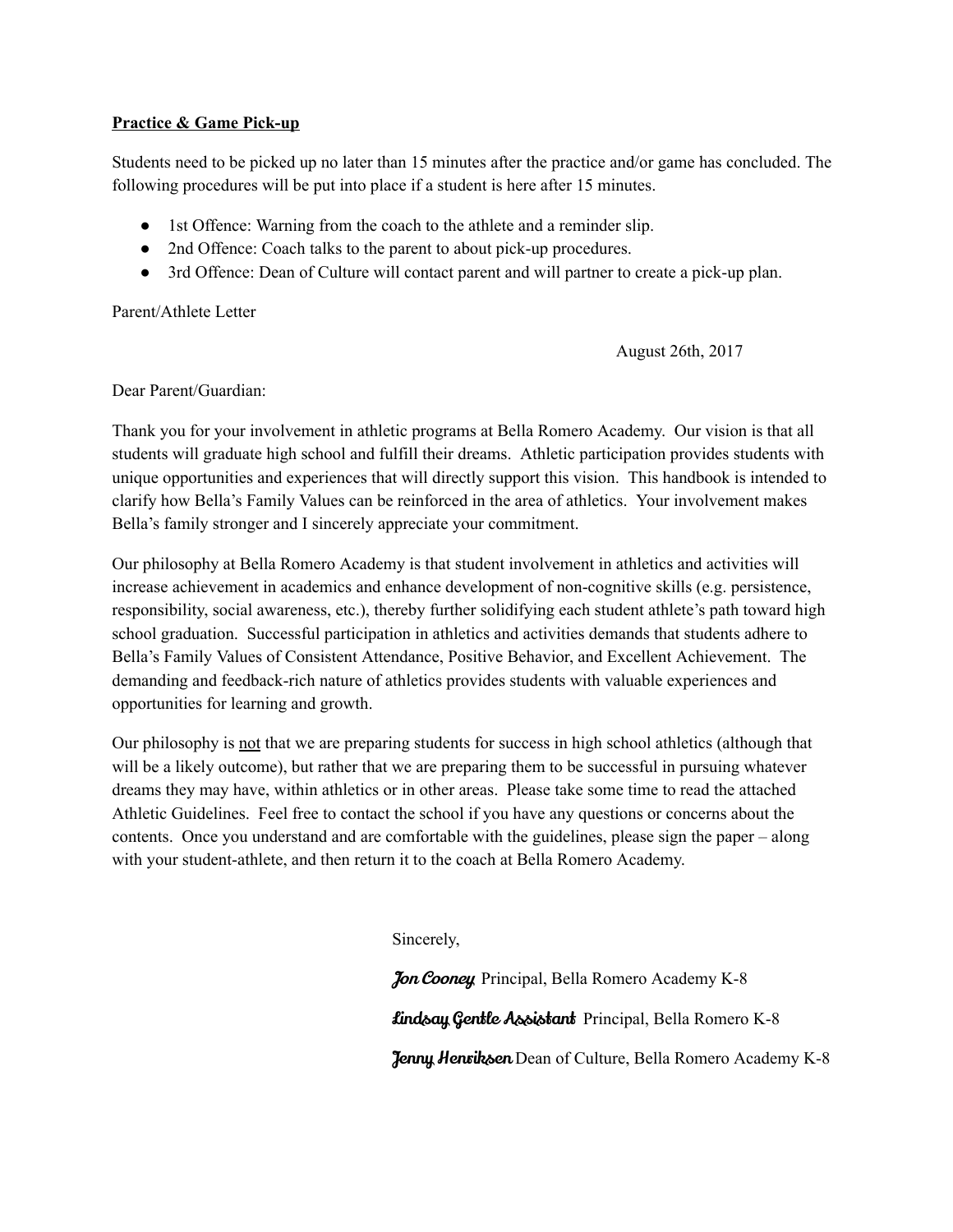

# **Standards for Participation**

In order to participate, a student-athlete must:

- complete the full registration process by the assigned deadline in order to participate in a sport, including physical for all 6th,  $7<sup>th</sup>$ , and  $8<sup>th</sup>$  graders.
- attend every practice during the school-week unless prearranged between parent and coach via email or phone call (Consistent Attendance).
- attend school on the day of the competition/game (Consistent Attendance).

A student-athlete may not participate if:

- $\bullet$  he/she served in-school or out-of- school suspension on any given day(s) during the school week of the competition/game (the prior M-F if a Saturday contest). (Positive Behavior)
	- o He/she may compete the next week if meeting all restorative requirements and having zero behavior incidences that following week.
- he/she has consistently failed to complete homework. (Excellent Achievement)
	- o He/she may compete the next week if missing assignments are completed to a level deemed satisfactory by the teacher in the course(s).
- he/she does not demonstrate the non-cognitives (persistence, social awareness, self-control, responsibility) as measured by earning a "2" or lower of a non-cognitive skill for more than one marking period/week. (Positive Behavior)
	- o He/she may compete the next week if earning "3" or higher on all non-cognitive skills every day of the ensuing week (i.e. daily rating by each teacher).
- he/she is directly insubordinate or disrespectful to teachers, coaches, and/or teammates (as determined by the coach). (Positive Behavior)
- he/she has an unexcused absence during the week of competition. (Consistent Attendance)

If a student-athlete is deemed ineligible for competition**, the head coach will contact the parent(s)/guardian(s) by the end of the day prior to the competition**. Exceptions may include incidents that occur on the day of the competition, absence of a functioning contact phone number on file at the school, etc.

# **Levels of Play/Playing Time**

- Each of the sports offered is played at different levels of competition.
	- $8<sup>th</sup>$  grade: Varsity, Jr Varsity, C team if needed
	- $\sigma$   $7<sup>th</sup>$  grade: Varsity, Jr Varsity, C team if needed
	- $6<sup>th</sup>$  grade: There is one level of competition.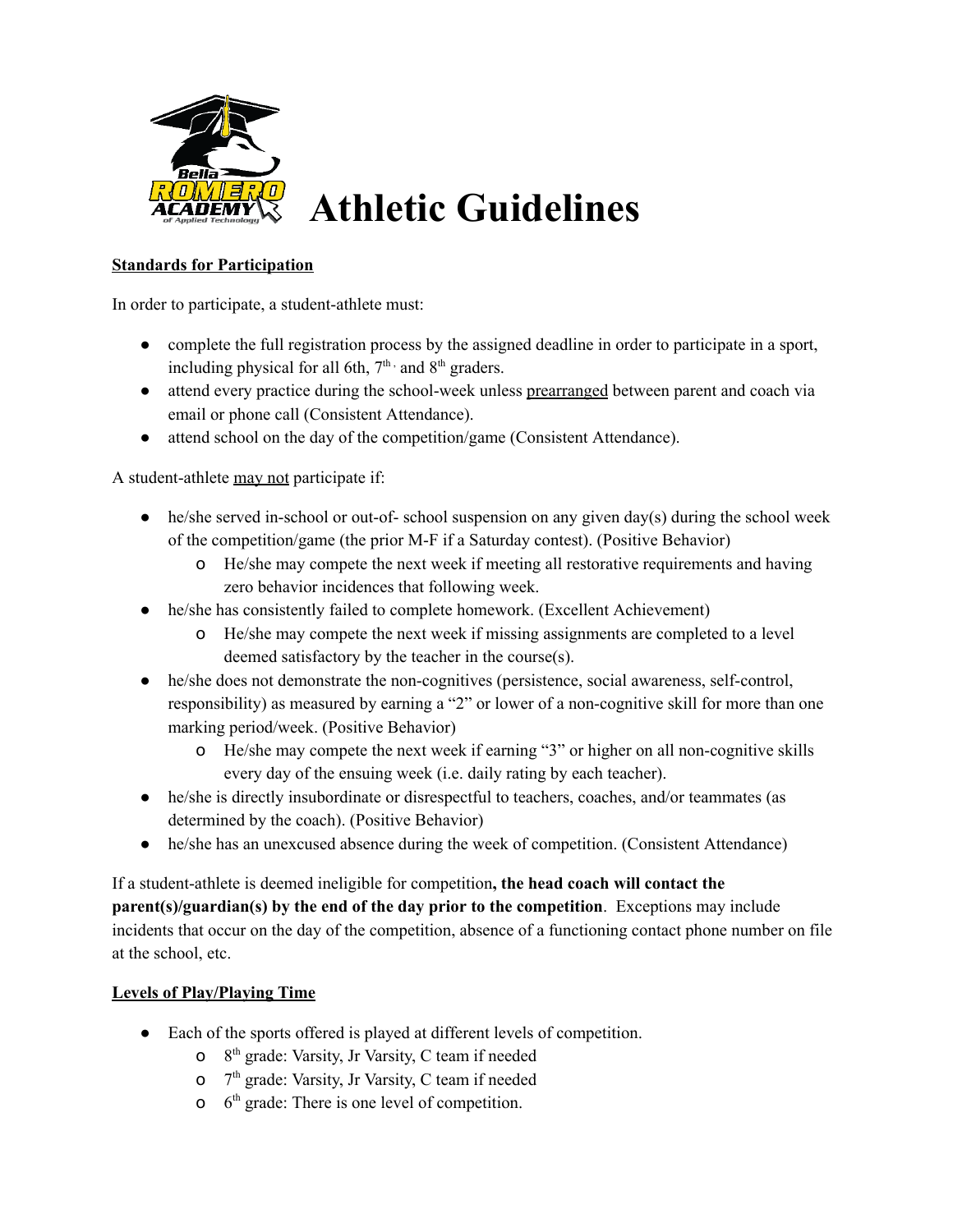- $6^{\text{th}}$ /7<sup>th</sup>/8<sup>th</sup> combined teams: Varsity, Jr Varsity
- All athletes that meet the "Standards for Participation" by demonstrating the Family Values (e.g. academic progress, attendance at school and practice, behavior at school and practice) will have playing time in the competitions/games.
- Playing time will not always be equal. Distribution of playing time will be decided by the coaches based on a large number of factors.

# **Expectations of Parents**

- Ensure that your student-athlete attends all practices/games. All absences must be pre arranged via phone call or personal contact with head coach.
- Turn in all items required for registration on time.
- Attend the Parent Meeting (day/time/place designated by coach). Must meet with coach before student participates in competition.
- Read and sign the Parent Letter and turn it in to the coach prior to the first game/competition.
- Be on time to drop off and/or pick up your student-athlete.
	- o Note: Repeated instances of late pick-up or early pick-up may result in the student-athlete being dismissed from the team.
- Do not coach (e.g. shout instructions) your student or other students during practices or games.
- All practices are closed unless prior communication with the coach.
- Do not openly criticize student-athletes, coaches, or officials during games/competitions.
- If you have questions or concerns, please follow the following chain of communication:
	- o Discuss your question/concern directly with the coach at a time when other students/parents are not present (i.e. ask to set up a time to talk).
		- Do not approach coaches during or after an event with a concern. Please wait 24 hours to allow all parties to take some time and a personal meeting will take place to address issues.
	- o If your question/concern needs further attention, discuss it with school administration.

# **Expectations of Athletes**

Consistent Attendance

- Attend school every day, be early/on time, stay the entire day.
- Attend every practice, be early/on time, stay the entire session.
- Attend every game/competition, be early/on time, stay for the whole time.

# Positive Behavior

- Show respect to your teachers, classmates, and other school staff members. Express frustrations without arguing.
- Show respect to your coaches, your teammates, the opposing team, and the officials. Express frustrations without arguing or physical outbursts. No profanity in practices/games.